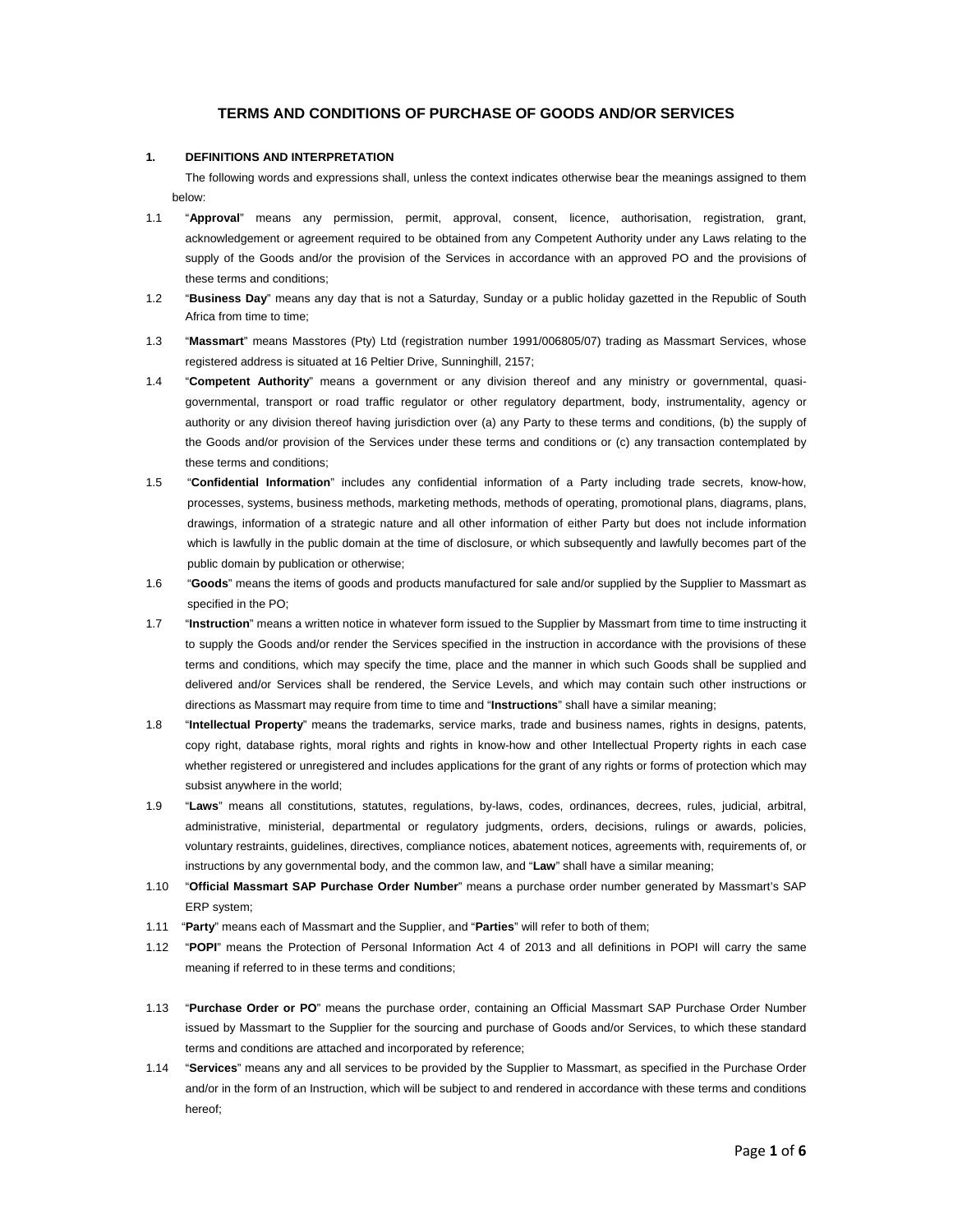- 1.15 "**Supplier**" means any legal entity, appointed by Massmart to supply the Goods and/or render the Services and/or Products in accordance with the terms and conditions of the PO;
- 1.16 Where appropriate, meanings ascribed to defined words and expressions will impose substantive obligations on the Parties.

## **1 THESE TERMS AND CONDITIONS**

- 2.1 These terms and conditions shall:
	- 2.1.1 apply to and shall form the basis of an agreement between, and/or be supplementary to any written agreement in force and effect between the Supplier and Massmart;
	- 2.1.2 replace and supersede any agreement between Massmart and the Supplier, which is not reduced to writing;
	- 2.1.3 prevail over any terms or conditions contained in the Supplier's quotation, proposal, acceptance, correspondence, implied by trade custom, practice or course of dealing in the supply of Goods and/or provision of Services;
	- 2.1.4 together with any written agreement duly signed by both Parties, be considered the whole agreement between the Parties in relation to the subject matter of the PO.
- 2.2 In the event that there is a written agreement already in force and effect between the Supplier and Massmart and there is any inconsistency and/or ambiguity and/or conflict between these terms and conditions and the written agreement, then in such event, the written agreement shall prevail.
- 2.3 No amendment or modification to these terms and conditions shall be effective unless in writing and signed by authorised signatories on behalf of the Parties.

### **3. SUPPLY OF GOODS AND PROVISION OF SERVICES**

- 3.1 The Supplier's acceptance of a PO from Massmart is subject to these terms and conditions.
- 3.2 The nature and type of the Goods ordered, the quantity and the date of delivery thereof shall be deemed to be of the essence as quoted on the PO and fit for purpose.
- 3.3 The Supplier represents and warrants to Massmart that it has the required skill, experience and expertise to supply the Goods to and/or perform the Services for Massmart and shall deliver all the Goods in working order free from defects, whether latent or patent.
- 3.4 The Supplier must immediately inform Massmart in writing of any foreseeable delays in delivering the Goods and/or performing the Services. The Parties' account managers shall resolve all queries raised in relation to the PO. Amendments to the PO may require the cancellation of the PO and the re-issue of a new PO.
- 3.5 The Supplier acknowledges that its appointment and rights with respect to the supply of Goods and/or the provision of the Services is not exclusive, and that Massmart is under no obligation to source the Goods from the Suppplier or appoint the Supplier to render the Services.
- 3.6 The Supplier is an independent contractor and these terms and conditions shall not be construed as creating any relationship of agency, partnership or joint venture between the Parties.

## **4 QUALITY AND DEFECTS**

- 4.1 Massmart shall have the right to inspect and/or test the Goods at any time.
- 4.2 Following the inspection and/or testing, if Massmart is of the opinion that the Goods do not perform or conform to the specifications agreed between the Parties, Massmart shall inform the Supplier, who shall immediately take such action to ensure conformance and/or performance at the agreed level. Massmart shall have the right to request further testing and inspection and reserves the right not to accept such Goods.
- 4.3 If any of the Goods do not comply with the provisions and/or specifications contained in the PO or as advised by Massmart to the Supplier from time to time, Massmart shall have the right, without prejudice to any other rights and remedies available to it in law, to cancel any PO and/or any written agreement or to claim specific performance of any obligation, whether or not the due date for performance has arrived.
- 4.4 Defective Goods in respect of which Massmart becomes aware of after delivery and once ownership has passed to Massmart may result in the Supplier incurring the obligation to replace such Goods at the Supplier's cost. Goods that are not fit for purpose, and cannot be replaced, shall entitle Massmart at its election to set off the value of such Goods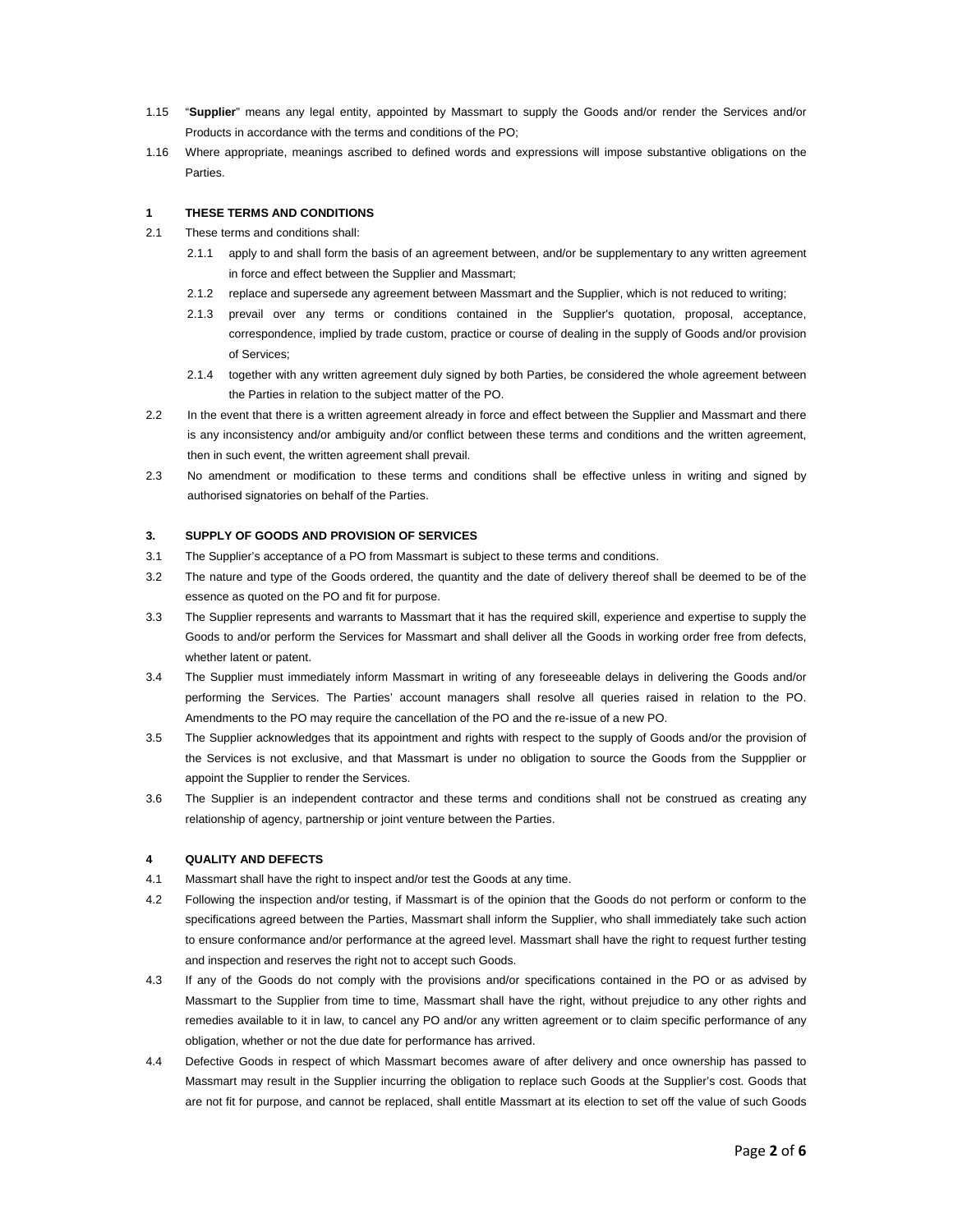against the amount owing by it to the Supplier under the PO or claim damages. It is agreed that damages shall be calculated at the invoice value of such defective Goods as determined by Massmart's Finance Director whose decision shall be final.

## **5 DELIVERY**

- 5.1 The Goods and/or Services shall be delivered to and/or rendered at Massmart's place of business or such other place as agreed by the Parties in writing. The Supplier shall offload the Goods at its own risk as directed by Massmart.
- 5.2 The price quoted by the Supplier for Goods shall include delivery. The PO may specify the date of delivery. The Supplier shall invoice Massmart on delivery of the Goods to Massmart.
- 5.3 The Supplier shall ensure that each delivery is accompanied by a delivery note containing the PO number, date of the PO, number of packages and contents and, in the case of part delivery, the balance to be delivered.
- 5.4 Unless otherwise stipulated by Massmart in the PO, deliveries shall be made during business hours i.e. between 08h00 and 17h00 on weekdays, excluding public holidays.
- 5.5 If excess Goods are delivered to Massmart, Massmart shall not be liable to pay for the excess and any excess shall be received at the Supplier's sole risk and be returned at the Supplier's sole risk and expense.
- 5.6 It is recorded that time is of essence in respect of the supply and delivery of the Goods and/or provision of the Services. If any Goods or Service, or any part thereof are not delivered or performed timeously, Massmart shall have the right to cancel the PO in respect of the Goods undelivered or Services not yet performed.
- 5.7 Massmart shall be entitled to reject any Goods delivered and/or Services provided by the Supplier, on the grounds as set out in these terms and conditions, including but not limited to any Goods failing to comply with Massmart's specifications and/or Instructions and/or such Products and/or not being fit for purpose. If any of the Goods and/or Services are rejected by Massmart then in such event, the Supplier shall promptly issue a formal credit note to Massmart and collect the rejected Goods (as applicable), within a reasonable time of Massmart advising the Supplier of such rejection.
- 5.8 Massmart shall be deemed to have accepted the Goods and/or Services 60 (sixty) days from the date of delivery and/or performance, provided that Massmart has the right to reject any of the Goods where any latent defect in the Goods has become apparent even following the 60 (sixty) day period.

### **6 RISK AND OWNERSHIP**

- 6.1 All risk in the Goods shall remain with the Supplier until actual delivery thereof to Massmart is complete (including offloading and stacking). Ownership of and all benefits attaching to the Goods shall pass to Massmart on acceptance of delivery and against full payment in respect thereof by Massmart. Partial delivery shall only be accepted by prior written agreement of Massmart.
- 6.2 The Supplier irrevocably waives any and all liens and/or rights of retention it may have, or acquire, over any item of the Goods, property, data or documents used in connection with the Goods by Massmart or any other entity belonging to the Massmart group of companies, or created or collected during the course of the supply of the Goods or rendering of the Services.

## **7 INSURANCE**

The Supplier shall maintain adequate public liability and professional indemnity insurance, and any and all other insurance policies as (i) are required by applicable Laws; (ii) should reasonably be procured in accordance with good industry practice in connection with the supply of the Goods and/or provision of the Services, throughout the period that it supplies the Goods and/or renders the Services to Massmart.

## **8 PRICING AND PAYMENT**

8.1 Payment by Massmart in respect of the Goods supplied and/or Services rendered shall be made against an approved PO. Massmart shall not be obligated to make payment where an approved PO is not issued. The price or fees in respect of the Goods and/or the Services as quoted on the PO shall, in the absence of a manifest error, be fixed and not be subject to any escalation unless stated otherwise in writing. The price or fees shall be denominated in South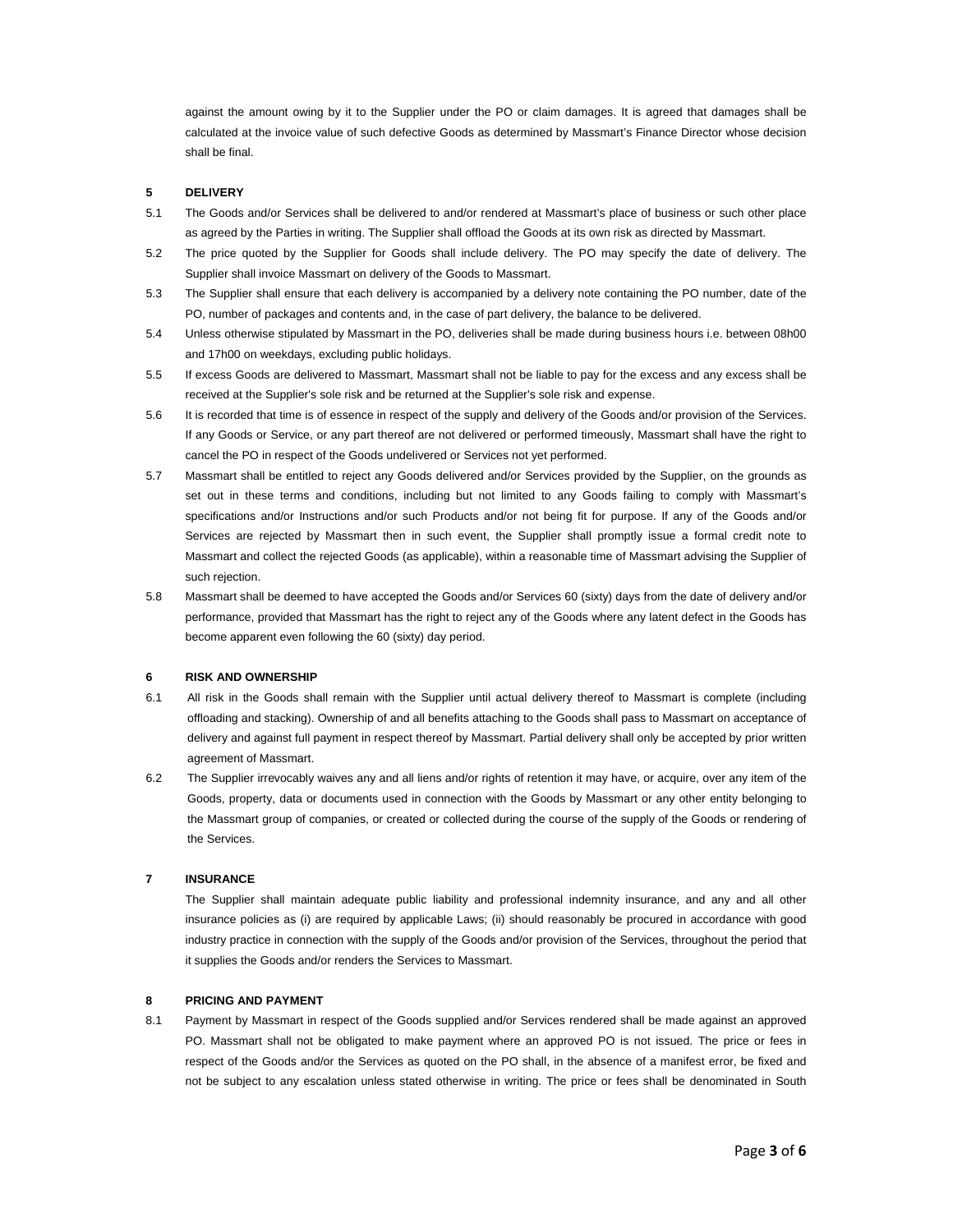African Rand irrespective of the currency of the respective country in which the Goods are sourced or manufactured and shall be expressed as exclusive of VAT where applicable.

- 8.2 On or before the first business day of each month, the Supplier shall send Massmart all tax invoices depicting the full details of the Goods supplied and/or Services rendered and payment due in respect thereof for the preceding month, with a statement reflecting the price or fees, and any discounts or allowance applicable and disbursements incurred, and VAT payable where applicable.
- 8.3 The Supplier's invoices must be addressed to Massmart, reflect each PO number and comply with VAT regulations laid down by the South African Revenue Service i.e. they must reflect the party's VAT numbers, trading addresses, trade names and company registration numbers.
- 8.4 Payment in respect of Goods delivered and/or Services rendered shall be made within [45 (forty-five) days] from the date of receipt by Massmart of a valid tax invoice (as contemplated in clause 8.3) in respect thereof. At the end of each month the Supplier shall deliver to Massmart a month end statement together with the corresponding invoices in respect of Goods supplied and/our Services rendered during the preceding month.

## **9 SERVICES RENDERED ON A TIME-AND-MATERIALS BASIS**

- 9.1 The fees payable to the Supplier for the Services shall be calculated in respect of each individual personnel of the Supplier's team according to the hourly rate or be a fixed amount as quoted and agreed to by Massmart.
- 9.2 The Supplier shall invoice Massmart monthly in arrears for its fees for the month concerned. The invoice shall set out the time spent by each of the Supplier's personnel, which shall be subject to Massmart's written approval, expenses incurred, materials utilised for the month concerned.
- 9.3 For fixed payments, the fee shall be paid to the Supplier as per the PO in respect of Services rendered, and where fees are payable for each completed project activity, with the payment by Massmart of each tranche being conditional on the Supplier achieving the corresponding project milestones.
- 9.4 The Parties expressly acknowledge and agree that, unless otherwise agreed between the Parties in writing, the fee includes:
	- 9.4.1 the costs of accommodation, subsistence, travelling and any other ancillary expenses that may be incurred by the Supplier's personnel related to rendering the Services; and
	- 9.4.2 the cost of any materials or services provided by third parties required by the Supplier for the provision of the Services and/or supply of the Goods, provided that, where the Parties otherwise agree, the costs and expenses recoverable by the Supplier from Massmart shall be limited to those costs and expenses reasonably and properly incurred by the Supplier and approved in advance by Massmart as relates to the provision of the Services and/or supply of the Goods and only in respect of:
		- 9.4.2.1 economy-class air travel;
		- 9.4.2.2 hotel accommodation of 4-star status or below;
		- 9.4.2.3 Group B vehicle rental (as such class is defined by Avis Rent a Car (South Africa); and
		- 9.4.2.4 vehicle travel expenses at the prevailing Automobile Association of South Africa running cost rate per kilometre for an 1800cc (eighteen hundred cubic centimetres) petrol passenger car, or such other amount as approved by Massmart in writing from time to time, where the Supplier utilises its own vehicle.
	- 9.5 The Supplier shall obtain Massmart's written approval before incurring any expenses. The expenses shall be invoiced by the Supplier and reimbursed by Massmart, provided that each relevant invoice is accompanied by the original receipt or supporting voucher pertaining to the expenses in question.

#### **10 INDEMNITY**

The Supplier hereby indemnifies and agrees to hold Massmart harmless from and against any damages or loss (whether directly or indirectly) suffered or incurred by Massmart or any of its directors, officers, employees, customers, agents, contractors due to any act, omission or negligence of the Supplier or its Personnel in connection with or resulting from the supply of the Goods and/or the provision of the Services.

## **11 WARRANTIES**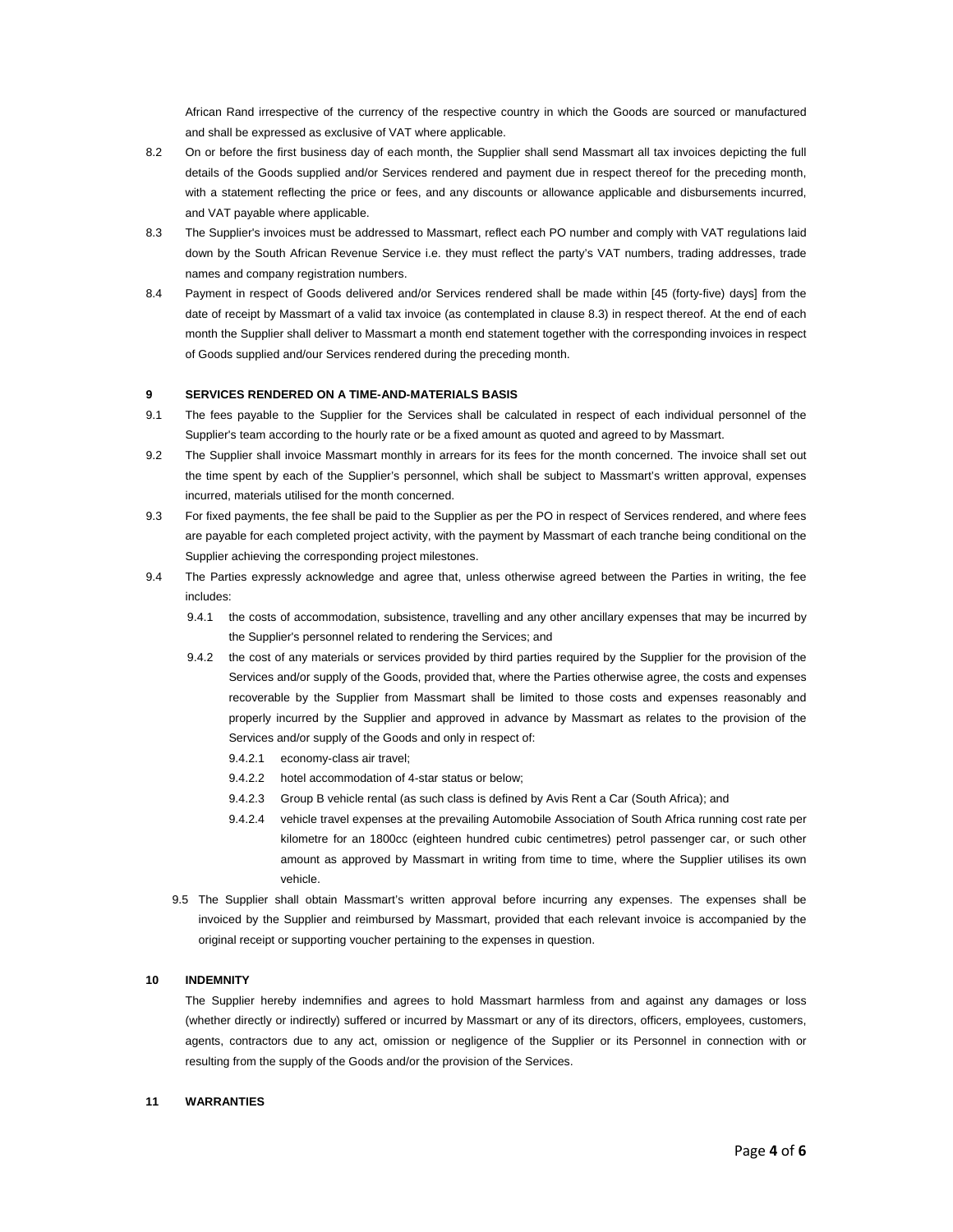- 11.1 The Supplier warrants and represents to Massmart that:
	- 11.1.1 it shall strictly adhere to and comply with the terms and conditions of any and all Approvals, Laws and Instructions;
	- 11.1.2 not engage in any conduct calculated to bring or which brings or is likely to bring the reputation of Massmart into disrepute;
	- 11.1.3 it has the ability and capacity to supply the Goods and/or the skill, experience and expertise and is competent to undertake and perform the Services as specified in these terms and conditions or in any Instruction;
	- 11.1.4 any and all Goods supplied by it are of good quality and shall be free from defects;
	- 11.1.5 it will process and maintain any personal information obtained from Massmart in compliance with POPI and shall be stored and managed on private secure servers in accordance with good industry practices and all applicable Laws.
- 11.2 Massmart excludes and disclaims all warranties, whether expressed or implied, statutory or otherwise, except those warranties expressly made in any written agreement duly signed by both Parties.

#### **12 ANTI-CORRUPTION**

The Supplier is aware that Massmart belongs to a multinational retail group based in the United States of America, and is familiar with the Walmart Stores, Inc. Global Anti-Corruption Policy (the "Policy"), available at https://walmartethics.com. The Supplier agrees that its performance under these terms and conditions shall be in full compliance with the Policy and all applicable anti-corruption laws and regulations, including but not limited to the U.S. Foreign Corrupt Practices Act and the UK Bribery Act. Accordingly, the Supplier agrees that in connection with its activities under these terms and conditions, neither the Supplier nor any agent, affiliate, employee, or other person acting on its behalf will offer, promise, give, or authorize the giving of anything of value, or offer, promise, make, or authorize the making of any bribe, rebate, payoff, influence payment, facilitation payment, kickback, or other unlawful payment, to any government official, political party, or candidate for public office in order to obtain or retain business, gain any unfair advantage, or influence any act or decision of a government official.

#### **13 INTELLECTUAL PROPERTY RIGHTS AND PROTECTION OF PERSONAL INFORMATION ACT**

- 13.1 Each party shall retain all its rights, title and interest in and to its own Intellectual Property. The Parties specifically agree that any Intellectual Property developed and/or created for and unique to Massmart throughout the duration of these terms and conditions and/or in terms of any written agreement and thereafter shall remain the sole property of Massmart. The Supplier shall not use or divulge to any person confidential information of Massmart.
- 13.2 In addition to any rights which Massmart may have in terms of clause 13.1 above, Massmart shall have all rights to the Intellectual Property which is developed or generated for Massmart as part of the Services provided under these terms and conditions, including but not limited to all content, images, videos, audio, articles, fonts, backgrounds, coding, advertisements, domains, plain text, mark-up anchors, hyperlinks, plug ins, banners and graphic designs, drawings, plans, diagrams, specifications, reports, blue prints, costings, schematics and models as a result of the Supplier performing the Services and/or providing the Goods.
- 13.3 The Parties shall comply with the security and information protection obligations equivalent to those imposed on them in terms of POPI and other applicable data protection legislation, and failing such legislation, they shall take, implement and maintain all such technical and organisational security procedures and measures necessary or appropriate to preserve the security and confidentiality of the personal information in its possession and to protect such personal information against unauthorised or unlawful disclosure, access or processing, accidental loss, destruction or damage.

#### **14 BREACH AND TERMINATION**

- 14.1 In the event that either Party:
	- 14.1.1 commits a breach of any provision of these terms and conditions which can be remedied and fails to remedy such breach within 7 (seven) Business Days after delivery by the other Party of a written notice requiring the Party in breach to do so;
	- 14.1.2 commits an act which would be an act of insolvency as defined in the Insolvency Act, No. 24 of 1936 as amended or replaced from time to time, if committed by a natural person;